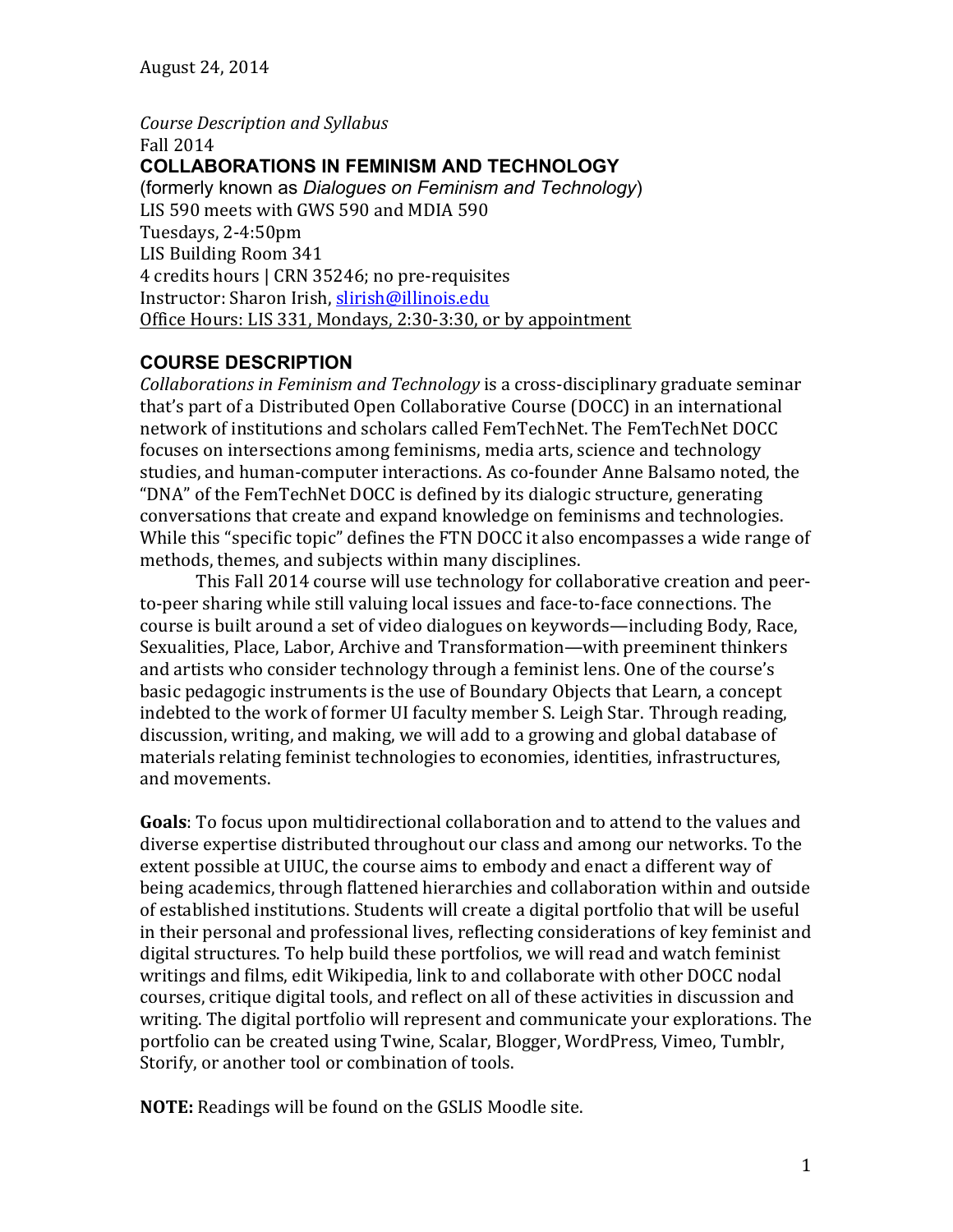#### *We* will prioritize (and perhaps change) the readings together and decide which of the ones listed will be our focus. Readings for each session should be read **prior to meeting that week.**

FemTechNet.org Social Media hashtags: #femtechnet; #DOCC

#### **Schedule of activities, readings and conversations**

(subject to change; this is a working, dynamic document; readings will be prioritized according to interests and projects)

#### Week 1 (Aug 26) **FemTechNet Introduction**

DISCUSSION of guidelines and structures, such as individual contracts and sign-ups to facilitate class discussions

READ: Background information on FemTechNet DOCC

- "Transforming Higher Education with Distributed Open Collaborative Courses: Feminist Pedagogies and Networked Learning" http://femtechnet.newschool.edu/femtechnet-whitepaper/
- Juhasz, Alexandra, and Anne Balsamo, "An idea whose time is here: FemTechNet, a Distributed Online Collaborative Course (DOCC)," *Ada: Journal* of Gender, New Media and Technology 1:1(November 2012) http://adanewmedia.org/2012/11/issue1-juhasz/
- Star, S. Leigh and James R. Griesemer, "Institutional Ecology, `Translations' and Boundary Objects: Amateurs and Professionals in Berkeley's Museum of Vertebrate Zoology, 1907-39," Social Studies of Science 19: 3(August 1989), 387-420.
- Losh, Liz, "Bodies in Classrooms: Feminist Dialogues on Technology" http://dmlcentral.net/blog/liz-losh/bodies-classrooms-feminist-dialoguestechnology-part-I
- Losh, Liz, "Learning from Failure: Feminist Dialogues on Technology" http://dmlcentral.net/blog/liz-losh/learning-failure-feminist-dialoguestechnology-part-ii
- http://justpublics365.commons.gc.cuny.edu/2013/02/05/mooc-to-poocmoving-from-massive-to-participatory/
- Press coverage of the DOCC so far (and peruse the comments): http://www.insidehighered.com/news/2013/08/19/feminist-professorscreate-alternative-moocs; http://www.huffingtonpost.com/2013/08/16/femtechnet-online-coursesteach-feminist-technology\_n\_3763863.html

Recommended readings:

 $\circ$  Agre, Philip, Infrastructure and institutional change in the networked university, *Information, Communication, and Society* 3(4), 2000, 494-507;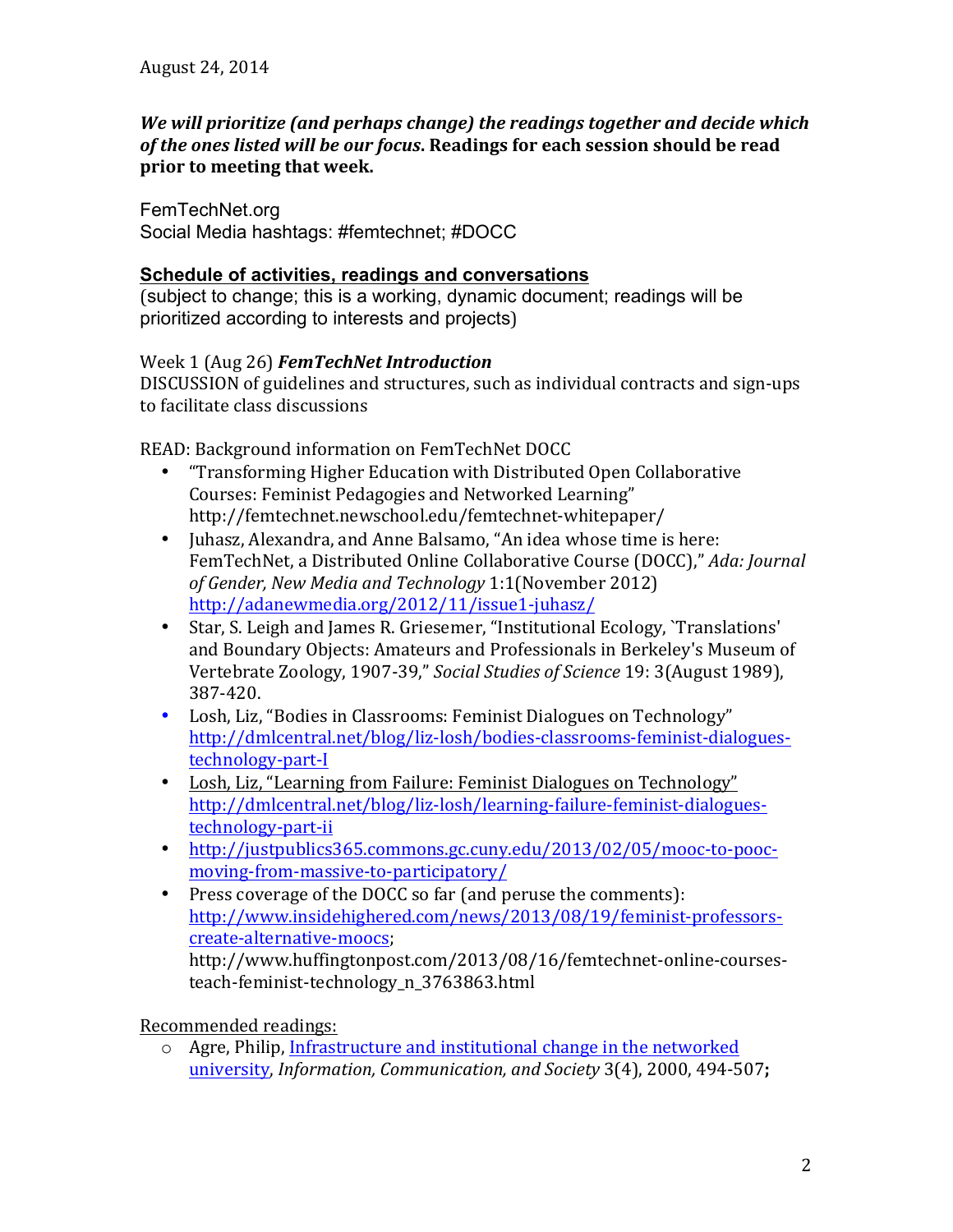- o Furness, Zack ed. *Punkademics: The Basement Show in the Ivory Tower* (AK Press, 2012) http://www.minorcompositions.info/wpcontent/uploads/2012/05/punkademics-web.pdf
- $\circ$  Hardwick, Jennifer. "A Safe Space for Dangerous Ideas; A Dangerous Space for Safe Thinking" http://www.hybridpedagogy.com/journal/safe-spacedangerous-ideas-dangerous-space-safe-thinking/ Accessed August 15, 2014
- o http://bullybloggers.wordpress.com/2014/07/05/you-are-triggering-methe-neo-liberal-rhetoric-of-harm-danger-and-trauma/
- o Irish, Sharon, "Hierarchies in the Circuitry." *Technology's Stories*, January 2014.

http://www.historyoftechnology.org/tech\_stories/articles\_archive.html

- o Losh, Elizabeth, *The War on Learning: Gaining Ground in the Digital University* (The MIT Press, 2014), pp. 143-49.
- o Smith, Barbara, "A Press of Our Own Kitchen Table: Women of Color Press," *Frontiers: A Journal of Women Studies*, 10: 3 (1989), pp. 11-13.

### Week 2 (Sept 2) **Feminism 101**

VIEW: Lynn Hershman Leeson's film "Women Art Revolution," in segments, stopping to discuss as we go along.

READ:

- Ahmed, Sara, Ch. 3, "Equality and Performance Culture," On Being Included: *Racism and Diversity in Institutional Life*. Duke, 2012.
- Collins, Patricia Hill. "The Politics of Black Feminist Thought." *Black Feminist Thought: Knowledge, Consciousness, and the Politics of Empowerment*
- Ferguson, Roderick, Introduction and Ch. 1, *The Reorder of Things: The University and its Pedagogies of Minority Difference*, University of Minnesota Press, 2012.
- hooks, bell. *Feminism is for Everybody*. South End Press, 2000. http://excoradfeminisms.files.wordpress.com/2010/03/bell\_hooksfeminism\_is\_for\_everybody.pdf
- Lorde, Audre. "The Master's Tools will never Dismantle the Master's House [1979]." In *This Bridge Called My Back: Writings by Radical Women of Color*, Cherríe Moraga and Gloria Anzaldúa, eds. Third Woman Press [1981], 2002.
- Lugones, Maria. "Introduction." *Pilgrimages/Peregrinajes: Theorizing Coalition against Multiple Oppressions*, Rowman and Littlefield, 2003, pp. 1- 39.

Recommended readings:

- o Combahee River Collective, "Statement." 1978. http://circuitous.org/scraps/combahee.html
- o Enke, Anne, Introduction and Ch. 5, *Finding the Movement: Sexuality, Contested Space, and Feminist Activism.* Duke University Press, 2007.

#### Week 3 (Sept 9) *Collaborative Practices*

 $\triangleright$  GUEST PRESENTER, Bonnie Fortune, on feminist maker/hackerspaces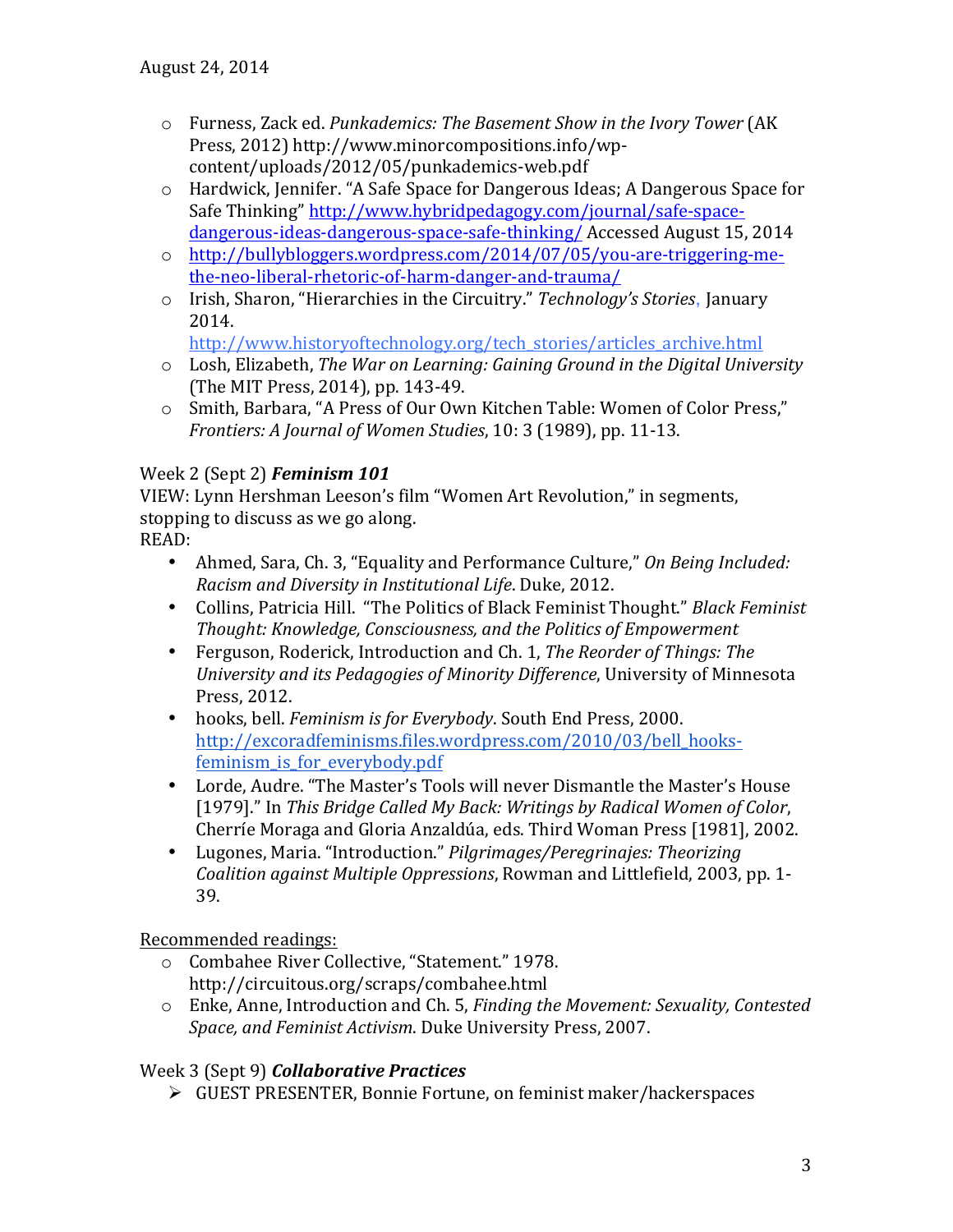# VIEW (together in class): Mitch Altman (short)

https://www.youtube.com/watch?v=wamwklXWK4M; 

Mz Tek: http://www.mztek.org/about/ [scroll down for the video about a hacker space in London]

READ:

- Chan, Anita Say, "Digital Interrupt: Hacking Universalism at the Network's Edge." (Ch. 6) in *Networking Peripheries: Technological Futures and the Myth of Digital Universalism* (The MIT Press, 2013), 173-195.
- http://collectivate.net/journalisms/2014/5/19/the-politics-of-the-sharingeconomy.html
- "The Case against Sharing," https://medium.com/the-nib/the-case-againstsharing-9ea5ba3d216d
- Darms, Lisa, ed., "Introducing the Riot Grrrl Collection." *Riot Grrrl Reader Collection*, Feminist Press, 2013, pp. 1-12.
- Fortune, Bonnie. "Queering the Hackerspace at Miss Baltazar's Laboratory and Beyond." *Make/Shift* 14(Fall/Winter 2013/2014), pp. 38-39.

Recommended readings/viewings:

- $\circ$  Black Girls Code http://www.blackgirlscode.com/ and YouTube minidocumentary http://www.youtube.com/watch?v=hgXlofX68eM
- $\circ$  Stories from the Wood, by Sharon Townson and Ellie Kynaston http://vimeo.com/72282861
- o Mitch Altman long: https://www.youtube.com/watch?v=WkiX7R1-kaY
- o Stefanie Wuschitz: https://www.youtube.com/watch?v=KV0sw8OMe6c
- o http://openinclusivity.org/

# Week 4 (Sept 16) *Science and Technology Studies 101*

Student-led discussions begin

READ: 

- Balsamo, Anne, "Teaching in the Belly of the Beast: Feminism in the Best of All Places," Wild Science: Reading Feminism, Medicine and the Media, Janine Marchessault and Kim Sawchuk, eds. Routledge, 2000, pp. 185-214.
- Bowker, Geoffrey and S. Leigh Star, ch. 9, *Sorting Things Out: Classification and Its Consequences*, MIT Press, 2000.
- Haraway, Donna, "A Cyborg Manifesto: Science, Technology, and Socialist-Feminism in the Late Twentieth Century," in *Simians, Cyborgs and Women: The Reinvention of Nature (New York; Routledge, 1991), pp.149-181. [first published 1985]*
- Johnson, Deborah, "Sorting Out the Question of Feminist Technology," pp. 36-54, and Shirley Gorenstein, "What We Now Know about Feminist Technologies," pp. 203-14, in Linda Layne and Sharra Vostral, eds. *Feminist* Technology. University of Illinois Press, 2010.
- Oudshoorn, Nelly and Trevor Pinch, eds., Introduction, *How Users Matter: The Co-construction of Users and Technology*, The MIT Press, 2003.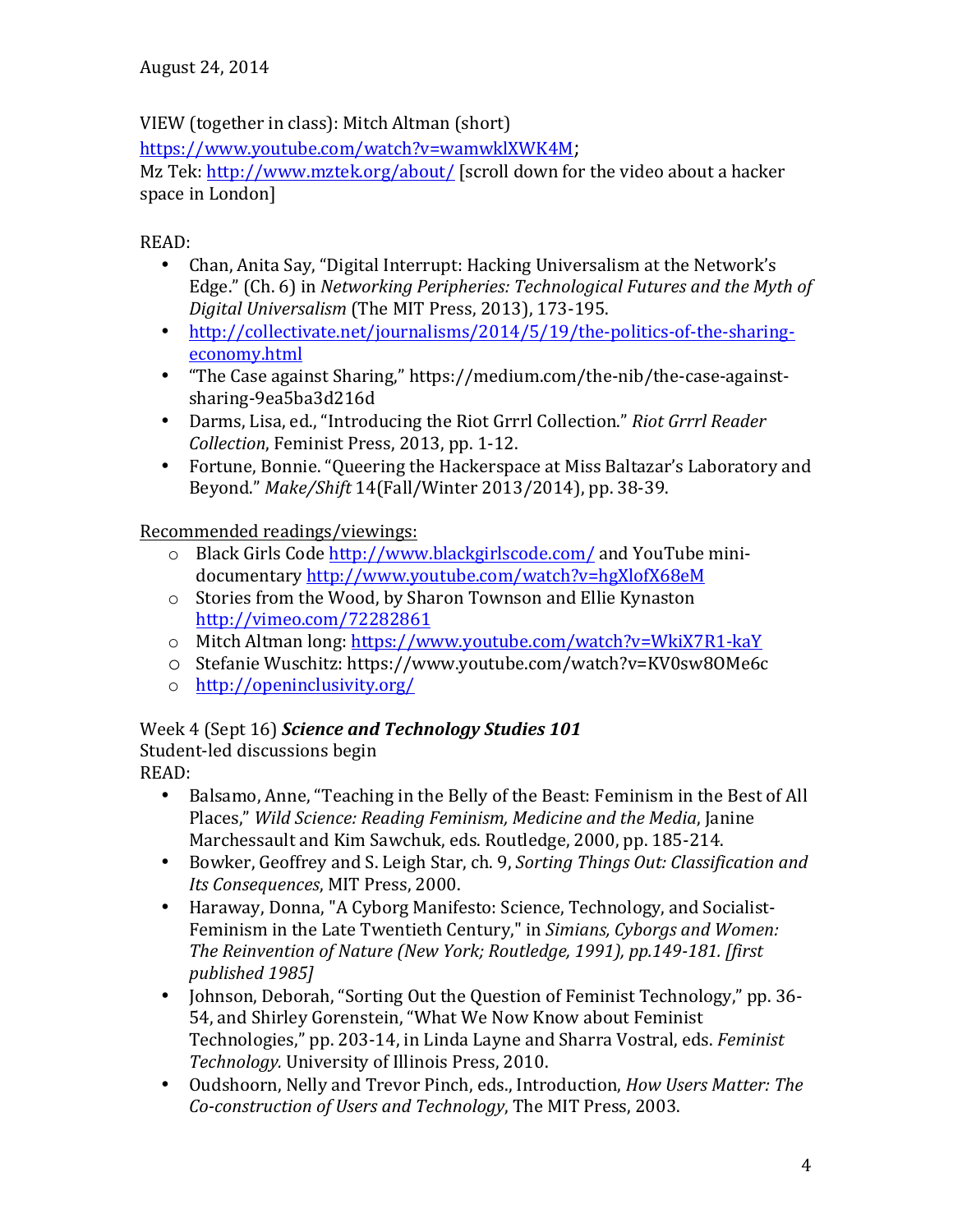- Staudenmaier, John, "The Politics of Successful Technologies," In *In Context: History* and the History of Technology: *Essays* in Honor of Melvin Kranzberg. Research in Technology Studies, v. 1, Stephen Cutcliffe and Robert Post, eds., Bethlehem: Lehigh University Press, 1989, pp. 150-171.
- Waciman, Judy. "Feminist Critiques of Science and Technology," Feminism *Confronts Technology*, Pennsylvania State University Press, 1991, pp. 1-26.
- Wyatt, Sally, "Non-Users Also Matter: The Construction of Users and Non-Users of the Internet," in Oudshoorn & Pinch, *How Users Matter*, 67-79.

### Recommended readings:

- $\circ$  Cowan, Ruth Schwartz "Consumption Junction: A Proposal for Research Strategies in the Sociology of Technology," in The Social Construction of *Technological Systems*, Wiebe E. Bijker, Thomas Parke Hughes, Trevor J. Pinch, eds. ([1983] 1987), 261-280.
- $\circ$  Hines, Alicia Headlam, Alondra Nelson, and Thuy Linh N. Tu, eds. "Introduction: Hidden Circuits." Technicolor: Race, Technology and Everyday *Life*. NYU Press, 2001, pp. 1-12.
- $\circ$  Liu, Alan "Where Is Cultural Criticism in the Digital Humanities?" http://liu.english.ucsb.edu/where-is-cultural-criticism-in-the-digitalhumanities/
- $\circ$  Lothian, Alexis and Amanda Phillips, "Can Digital Humanities Mean Transformative Critique?" *Journal of E-Media Studies* 3.1 (2013) http://journals.dartmouth.edu/cgibin/WebObjects/Journals.woa/1/xmlpage/4/article/425
- o Priego, Ernesto "Can the Subaltern Tweet?" http://www.insidehighered.com/blogs/university of venus/can the subalte rn\_tweet

# Week 5 (Sept 23) *Labor*

**DUE:** Draft of Semester Contract, except Wikipedia proposal; see template VIEW: LABOR Video dialogue, with Judy Wacjman and Anne Balsamo READ:

- Cross, Jamie, Technological intimacy: Re-engaging with gender and technology in the global factory *Ethnography* (2011) http://eth.sagepub.com/content/13/2/119
- Rosser, S., "Through the Lenses of Feminist Theory: Focus on Women and Information Technology." *Frontiers: A Journal of Women Studies,* 26.1 (2005): pp. 1-23.
- Suchman, Lucy, and Brigitte Jordan. Computerization and Women's Knowledge. In *Reinventing Technology, Rediscovering Community: Critical Explorations of Computing as Social Practice, Philip Agre and Douglas Schuler,* eds. (Ablex Publishing, 1997): 97-105.
- Winner, Langdon "Do Artifacts Have Politics?" In *The whale and the reactor: a search for limits in an age of high technology*. University of Chicago Press,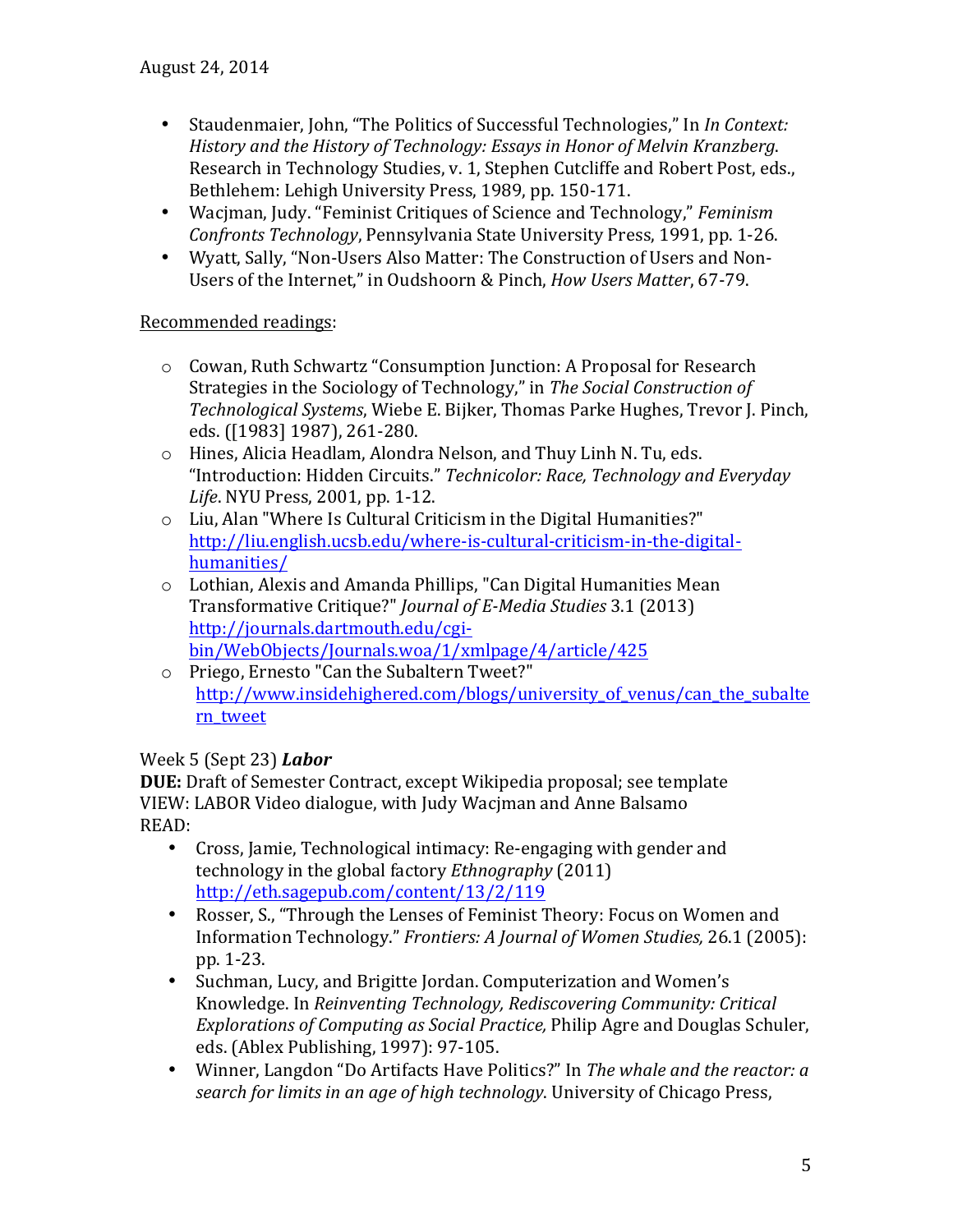1986, 19-39.

#### Recommended readings:

- o Melissa Gregg, *Work's Intimacy*, Polity Press, 2011. (not scanned)
- o Eubanks, Virginia, *Digital Dead-End: Fighting for Social Justice in the Information Age*, The MIT Press, 2011. (not scanned)

### Week 6 (Sept 30) **Archive**

VIEW: ARCHIVE video dialogue, with Lynn Hershman and Ruby Rich READ:

- Davis, August Jordan, "Martha Rosler's Fighting Legions: *Semiotics of the Kitchen* (1975/2003), Performance and the (Video) Document," in *Dead History, Live Art? Spectacle, Subjectivity and Subversion in Visual Culture since* the 1960s, Jonathan Harris, ed. Liverpool University Press, 2007, 209-239.
- Juhasz, Alexandra, "A Process Archive: The Grand Circularity of Woman's Building Video," *Doin' It in Public: Feminism and Art at the Woman's Building*, Otis College of Art and Design, 2011, 97-123.
- Rich, Ruby, "My Other, My Self: Lynn Hershman and the Reinvention of the Golem," in The Art and Films of Lynn Hershman Leeson, Meredith Tromble, ed. University of California Press, 2006, pp. 159-168.

Explore http://www.lynnhershman.com/film/

# Week 7 (Oct 7) *Wiki Storming*

VIEW: Feminism, Technology, and Wikistorming WIKIPEDIA proposal drafted in class; *no student-led discussion*

- Wadewitz, Adrianne, "Wikipedia's gender gap and the complicated reality of systemic gender bias," July 26, 2013. http://www.hastac.org/blogs/wadewitz/2013/07/26/wikipedias-gendergap-and-complicated-reality-systemic-gender-bias
- Wikipedia materials on FemTechNet site: http://femtechnet.newschool.edu/wikistorming/

# Week 8 (Oct 14) *Sexualities*

**DUE:** Finalized version of Wikipedia proposal VIEW: SEXUALITIES video dialogue READ:

- Fausto-Sterling, Anne, "The Bare Bones of Sex: Part 1 Sex & Gender," *Signs* 30.2 (2005): 1491-1527.
- Landstrom, Catharina, "Queering Feminist Technology Studies," *Feminist Theory* 8.1 (2007): 7-26.

Recommended reading/viewing: http://www.cyberfeminism.net/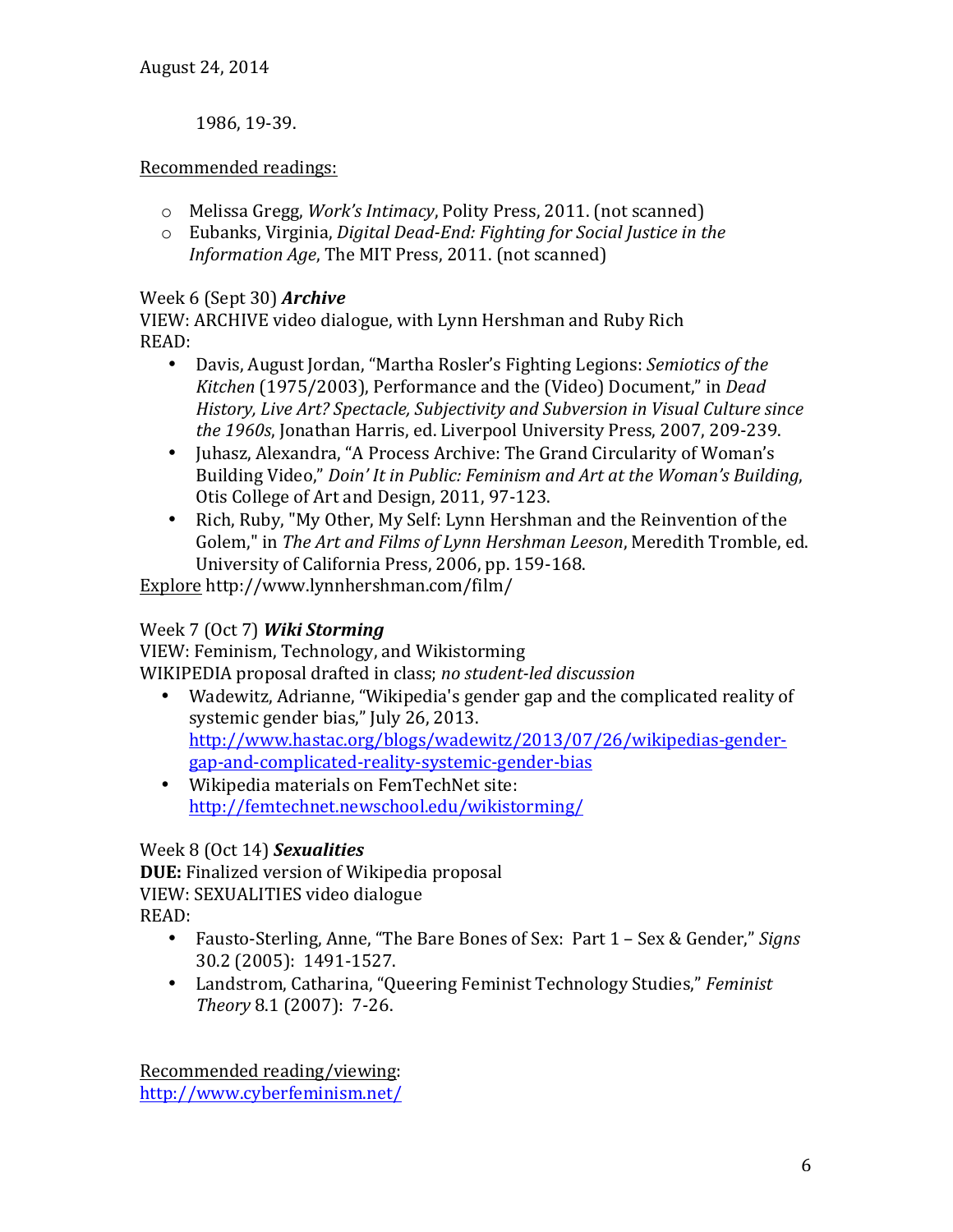http://j-l-r.org/research [Julie Levin Russo's research];

# Week 9 (Oct 21)

### *Race*

VIEW: RACE video dialogue with Nakamura/Fernandez READ:

- Fouché, Rayvon, "Say It Loud, I'm Black and I'm Proud: African Americans, American Artifactual Culture, and Black Vernacular Technological Activity," *American Quarterly* 58:3(2006), 639-661.
- McPherson, Tara, "Why Are the Digital Humanities So White? or Thinking the Histories of Race and Computation" http://dhdebates.gc.cuny.edu/debates/text/29
- Nakamura, Lisa, and Peter Chow-White, eds., Introduction and Ch. 2 (Chun), *Race after the Internet*. Routledge, 2012.
- Smith, Andrea, "Unsettling the Privilege of Self-Reflexivity." *Geographies of Privilege.* Routledge, 2013.

Recommended readings:

- o Fausto-Sterling, Anne. "The Bare Bones of Race." *Social Studies of Science*, 38:5(2006), 657-94.
- O Andrea Smith, *Conquest: Sexual Violence and American Indian Genocide*. South End Press, 2005. (not scanned)

# Week 10 (Oct 28) *Body*

VIEW: BODY video dialogue (New York) VIEW: BODY video dialogue Flynn and Roberts (Illinois)

# READ:

- Dorothy Roberts, "The Invention of Race [ch 1] and "Embodying Race [ch 6]" *Fatal Invention: How Science, Politics, and Big Business Re-Create Race in the Twenty-first Century*. New Press, 2011.
- Kuppers, Petra, "The wheelchair's rhetoric: The performance of disability," *TDR: The Drama Review*, 51: 4(2007), pp. 80-88.

Recommended readings:

- o Excerpts from *Frankenstein*, esp. chs. 5, 11, 12, 16, 24 http://www.literature.org/authors/shelley-mary/frankenstein/index.html
- $\circ$  Butler, Judith, "Bodies in Alliance and the Politics of the Street," September 2011: http://eipcp.net/transversal/1011/butler/en
- o Clarke, Adele E. "From the rise of medicine to biomedicalization: U.S. healthscapes and iconography, circa 1890/present," *Biomedicalization* : *technoscience, health, and illness in the U.S., Adele Clark, ed. Duke, 2010.*
- o Grosz, Elizabeth, "Bodies-Cities," in *Sexuality and Space*, Beatriz Colomina, ed. Princeton Architectural Press, 1992.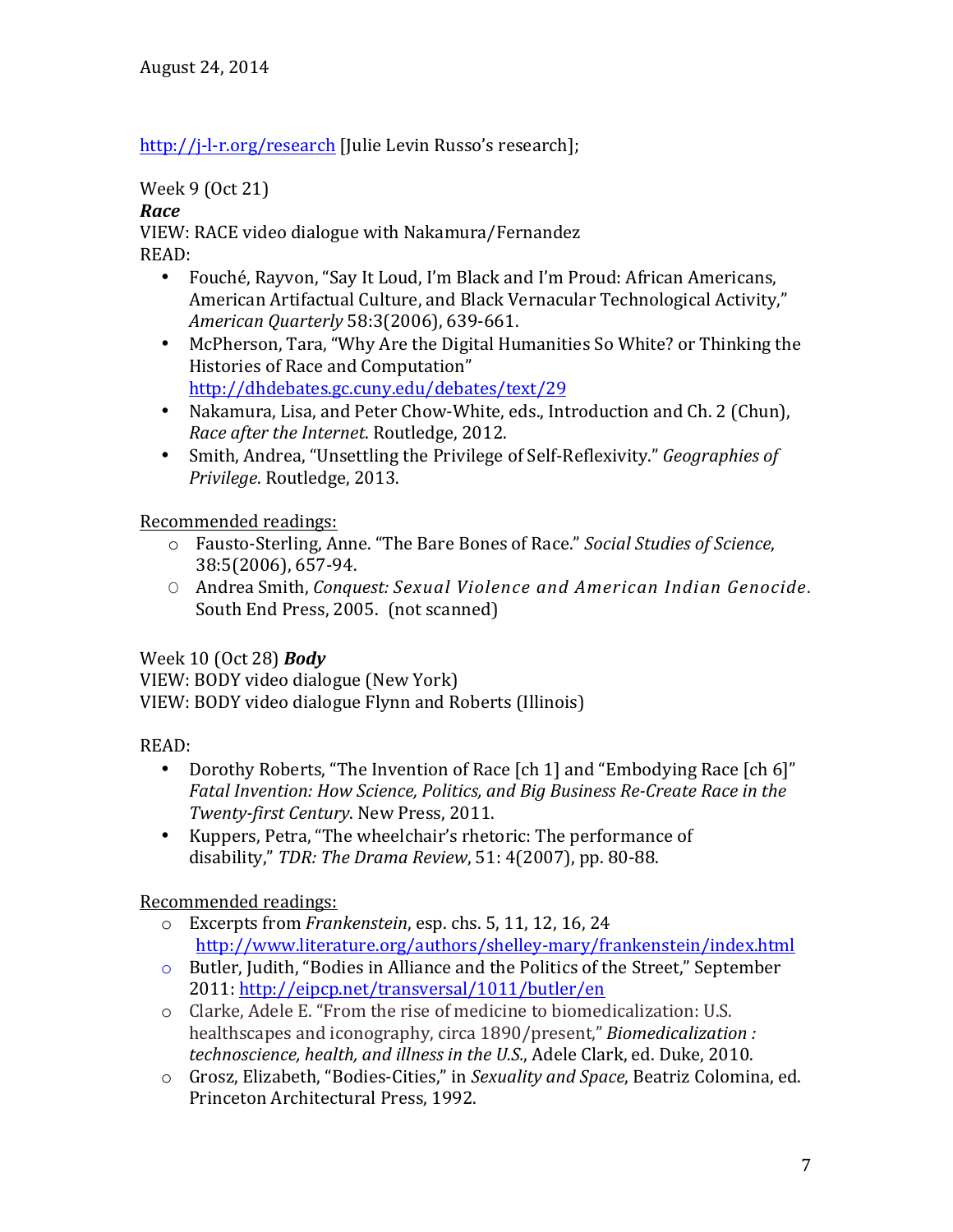### Week 11 (Nov 4) Differences and Democracies

VIEW: DIFFERENCE video dialogue with Kim Sawchuk and Shu Lea Cheang

 $\triangleright$  Cricket Keating, Ohio State University, visits with us online https://wgss.osu.edu/people/keating

READ:

- Keating, Cricket (Christine), "Building Coalitional Consciousness," NWSA *Journal* 17:2(Summer 2005): 86-103.
- Keating, Cricket, and Amy Lind, "Navigating the Pink Tide: Queer Politics and the New Left in Ecuador." *International Journal of Feminist Politics.* 15: 4(December 2013), 215-33.
- Matsuda, Mari, "Standing Beside My Sister, Facing the Enemy: Legal Theory Out of Coalition" *Where Is Your Body?: And Other Essays on Race, Gender and* the Law, Beacon Press, 1996.

# Week 12 (Nov 11) *Place*

VIEW: PLACE Gajjala/Irish video dialogue READ:

- Edmunds, David S., Ryan Shelby, Angela James, Lenora Steele, Michelle Baker, Yael Valerie Perez and Kim TallBear, "Tribal Housing, Codesign, and Cultural Sovereignty," *Science Technology Human Values*, http://sth.sagepub.com/content/early/2013/06/19/0162243913490812
- Gajjala, Radhika, "Placing South Asian Digital Diasporas in Second Life," The *Handbook of Critical Intercultural Communication*, Thomas K. Nakayama and Rona Tamiko Halualani, eds. Blackwell Publishing Ltd., 2010.
- Massey, Doreen, "Places and their Pasts," *History Workshop Journal* 39(1995), 182-192.
- Massey, "A Global Sense of Place," Marxism Today 38(1991), 24-29. http://dx.doi.org/10.1080/14702540903364443
- Sanya, Brenda Nyandiko, "Mobile technologies and feminist possibilities in rural Kenya." In C. McCarthy, A. Kozma, M. Fitzpatrick, K. Palma, and N. Lamers (Eds.), *Mobilized identities: Mediated subjectivity and cultural crisis in the Neoliberal era.* Champaign, IL: Common Ground Publishing, 2014. Online version: http://agi.ac.za/journal/feminist-africa-18-2013-e-spaces-e-politics

# Recommended Readings:

o Coulthard, Glen, "Place against Empire: Understanding Indigenous Anti-Colonialism." *Affinities* 4:2 (2010) 

http://affinitiesjournal.org/index.php/affinities/article/view/69

- o Jacobs, Jane M. and Catherine Nash, "Too Little, Too Much: Cultural Feminist Geographies," Gender, Place and Culture: A Journal of Feminist Geography. 10:3 (2003), 265-79.
- o McCorquodale, Duncan, Katerina Rüedi, & Sarah Wigglesworth, eds. *Desiring*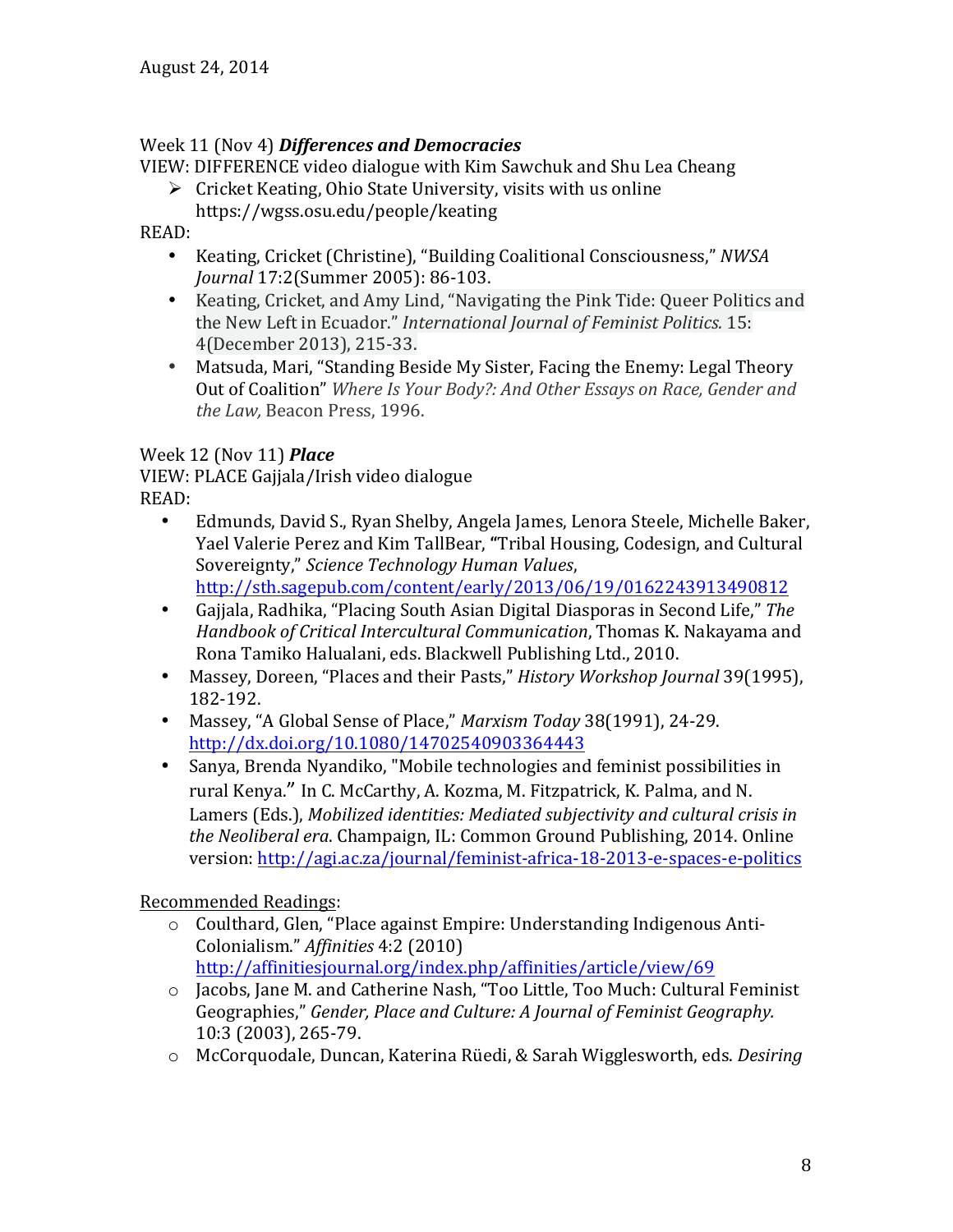*Practices: Architecture, Gender and the Interdisciplinary.* Black Dog Publishing, 1996. Henry Urbach essay, "Closets, Clothes, disclosure," pp. 246-63.

o Petrescu, Doina, ed., chs 1 & 2, and Sadie Plant's essay, *Altering Practices: Feminist Politics and Poetics of Space, Routledge, 2007.* 

### Week 13 (Nov 18) **Systems: Games**

VIEW: SYSTEMS: GAMES video dialogue with Brenda Laurel and Janet Murray READ: 

- Balsamo, Anne. P. 17 and Ch. 2. *Designing Culture: The Technological Imagination at Work*, Duke University Press, 2011.
- Flanagan, Mary, Ch. 2. "Playing House" (17-62) and Ch. 7 "Critical Computer Games" (222-249) *Critical Play: Radical Game Design* The MIT Press, 2013.
- Brenda Laurel, "Making Games for Girls," 1996 http://www.ted.com/talks/brenda\_laurel\_on\_making\_games\_for\_girls.html
- P2P University https://p2pu.org/en/

### Week 14 (Dec 2) *Transformation*

VIEW: TRANSFORMATIONS video dialogue READ:

- da Costa, Beatriz and Kavita Philip, eds. *Tactical Biopolitics: Art, Activism, and* Technoscience, The MIT Press, 2008: SubRosa "Common Knowledge and Political Love" pp. 221-242; DaCosta, Beatriz "Reaching the limit: When Art becomes Science," pp. 365-382; Haraway, Donna "Training in the Contact Zone: Power, Play, and Invention in the Sport of Agility" pp. 445-464.
- Grebowicz, Margret and Helen Merrick, eds. "Introduction and "Sowing" Worlds." *Beyond the Cyborg: Adventures with Donna Haraway*. New York: Columbia University Press, 2013.

Recommended to re/read:

- $\circ$  Fouché, Rayvon, "Aren't Athletes Cyborgs?: Technology, Bodies, and Sporting Competitions." Women's Studies Quarterly 40:1/2(Spring 2012).
- $\circ$  Haraway, Cyborg (see Week 4 above)

Week 15 (Dec 9): *Sharing*

Possible topics for student portfolios (that Sharon can help with):

- Interview/invite/read: Toby Beauchamp, Jimena Canales, Anita Chan, Anke Voss (all UIUC); Laura Forlano and Marie Hicks (IIT/Chicago); Jillana Enteen at Northwestern; Eden Medina at Indiana University (Bloomington, IN); Sharra Vostral at Purdue (Indiana)
- Collaborations with UIUC and/or OSU undergraduates in CL Cole's and Cricket Keating's classes
- Work with FemTechNet video dialogues that we don't have time for: Suchman/Gibson-Graham; Bustamante/Diamond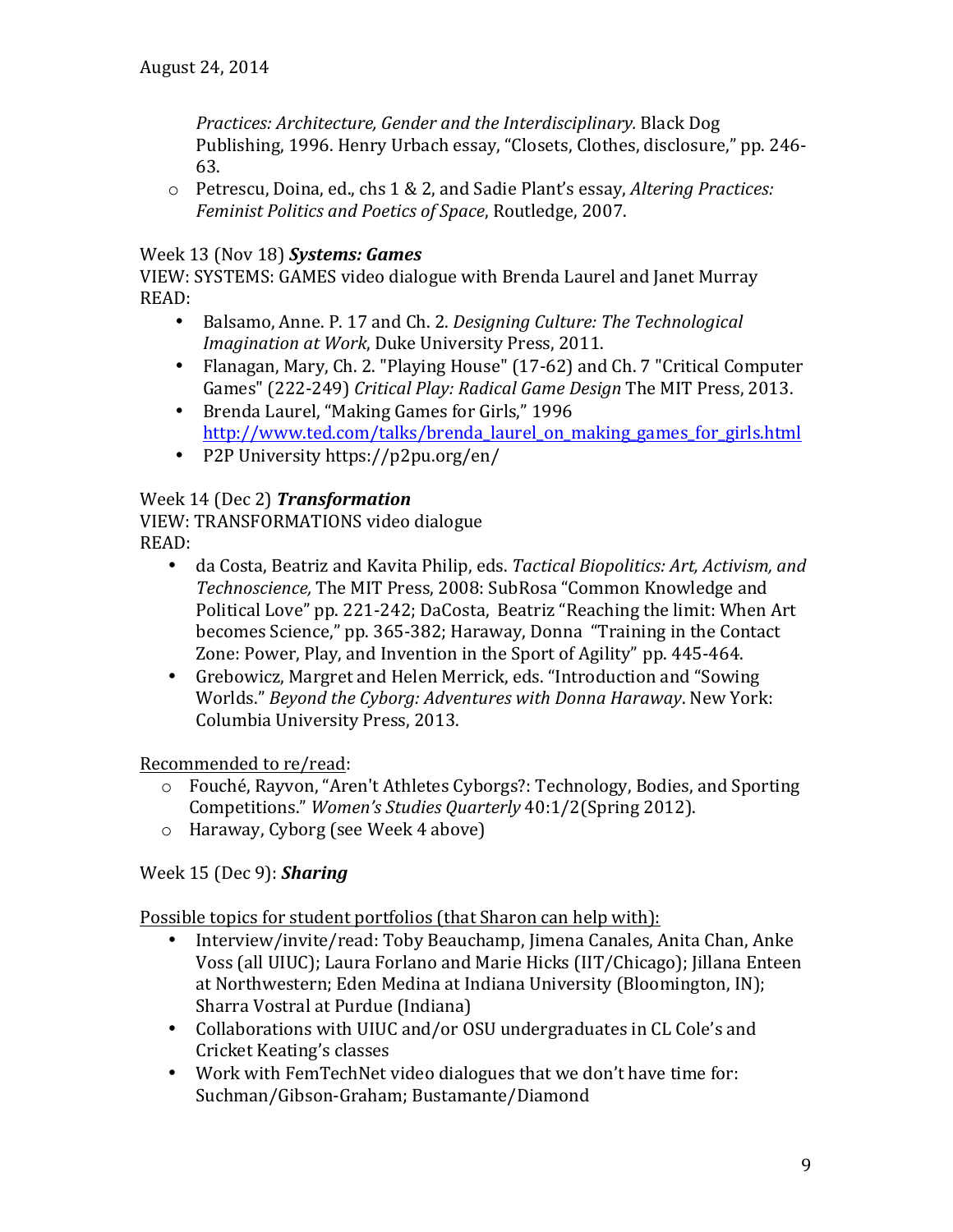- #Ferguson and #FergusonSyllabus; https://medium.com/message/ferguson-isalso-a-net-neutrality-issue-6d2f3db51eb0 https://storify.com/neelofer/fergusonsyllabus
- Visit/study/assess FabLab & Makerspace cucfablab.org; Urbana Makerspace http://makerspaceurbana.org/
- http://www.digitalundivided.com/
- Feminist Electronic Music Spaces (including empyre archive, June 2014)
- CUWiki and local wikis
- Feminist archives
- Christa Donner: http://www.christadonner.com/ and/or Terri Kapsalis http://www.saic.edu/profiles/faculty/terrikapsalis/
- Feministing http://feministing.com/ (Sharon knows co-executive director) (Other online venues: colorlines, crunkfeministcollective, nomorepotlucks)
- FemFM, Knowle West TV and other community media
- Community informatics and feminism
- Nakamura, Balsamo, Losh & Paredes Connected Learning Alliance workshop, October 13-26, online: "Diversity, Equity, Access"
- Zombies vs Feminists Twitter Tag: Feminist Pedagogy and Twitter Tag: Adapting Pete Rorabaugh's Twitter vs Zombie's 4.0 for Femtechnet 2014 https://medium.com/whos-afraid-of-online-education/feminist-pedagogyand-tvsz-e7ee990719d5
- Situated Knowledges mapping
- Exquisite Corpse ReMix
- Digital Labor conference, The New School, Nov 14-16 http://www.digitallabor.org/ #dl14; https://mailman.thing.net/mailman/listinfo/idc
- *DOCC contributions*: primer <u>for teaching video dialogues to undergrads; guides</u> to key readings; syllabi mapping; organization of documents (archives); transcribing/captioning of videos

### Logistics, Due Dates and Assessment

I want this course to serve your goals, needs and interests. To repeat: Students will create a digital portfolio that will be useful in their personal and professional lives, reflecting considerations of key feminist and digital structures. To help build these portfolios, we will read and watch feminist writings and films, edit Wikipedia, link to and collaborate with other DOCC nodal courses, critique digital tools, and reflect on all of these activities in discussion and writing. The digital portfolio will represent and communicate your explorations. The portfolio can be created using Twine, Scalar, Blogger, WordPress, Vimeo, Tumblr, Storify, or another tool or combination of tools.

Each student will draft a contract specifying their semester work using a template. Your draft of the contract—except for the Wikipedia section--is due on **September 23.** I will then schedule an initial meeting with you in late September into October, during which we will refine the contract together. The Wikipedia proposal is due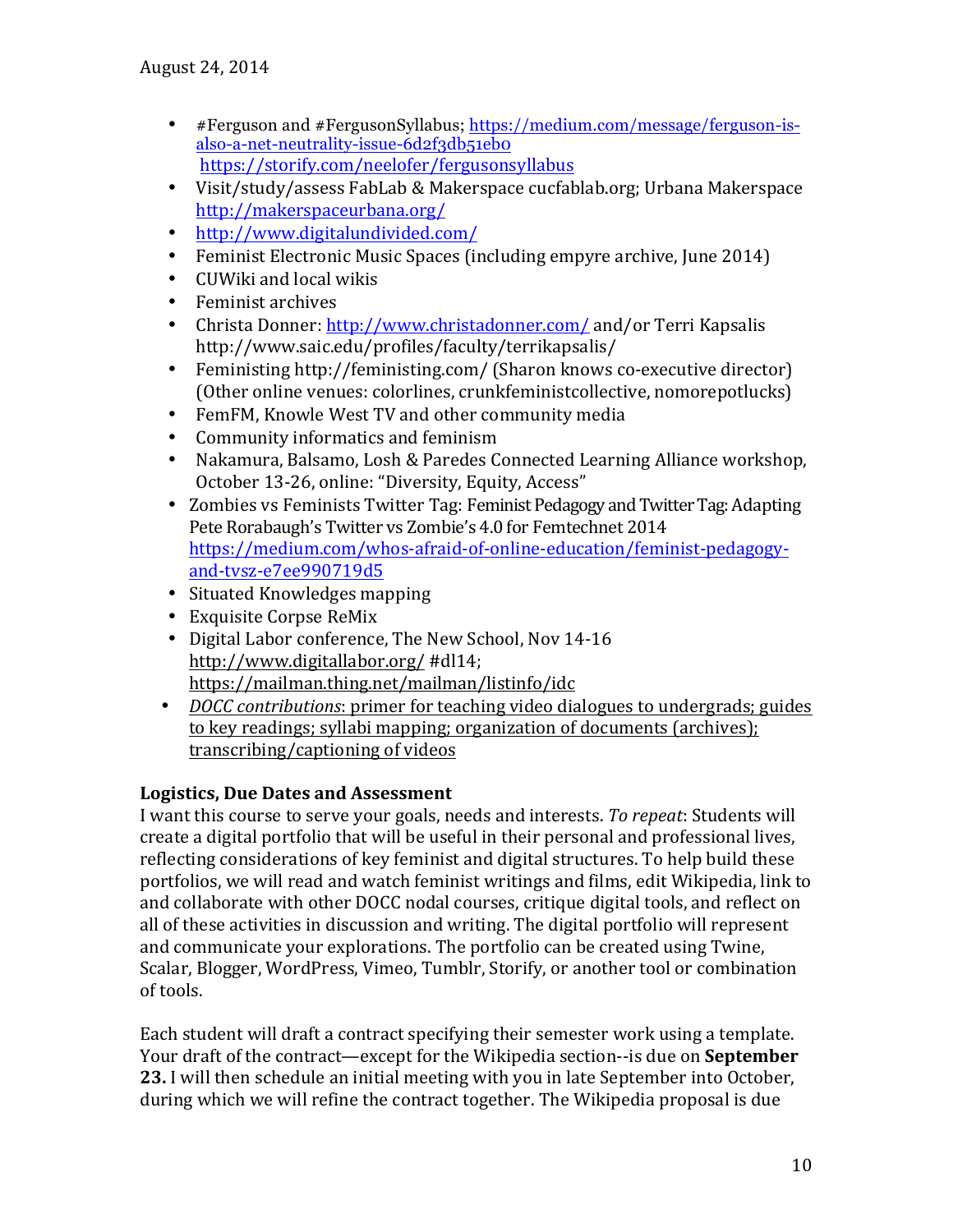**October 14.** A second one-on-one session will be in late November to consider what you have done, what else you need to do, and any problem areas.

Course times will be dedicated to sharing your work and editing Wikipedia, among other activities.

The contract will include four parts, which will result in a portfolio, and add up to 1000 points. The point spread is to give you some idea of what to emphasize in your contract.

- Identify your goals, with specific outcomes (e.g. progress toward degree)  $(100 \text{ points})$
- Facilitate discussion in relation to the readings for one or two sessions  $(100 \text{ points})$ 
	- $\circ$  Session facilitator(s) will meet with Sharon. You or your team will need to schedule this meeting with Sharon for Thursday or Friday in the week prior to "your" class to plan for an effective **session**.
	- $\circ$  A rubric for an effective session will include: Draft several discussion questions that probe the methods, assumptions, gaps, and strengths of the author(s); what connections do you see in the readings to other themes of the course? Beyond these readings, are there related readings, or videos, or walking tours, or guest speakers that we might want to consider, view, take, or talk to?
- Contribute to the UI and DOCC2014 communities including a required Wikipedia effort: Collaboration and participation (300 points) and Wikipedia editing (200 points)
	- $\circ$  Your proposal with a timeline for your participation in editing Wikipedia will be due October 14.
- Expand your comfort zone and document it: try something new, such as visiting and trying something at the Fab Lab or Makerspace, writing a commentary about an exhibit, interviewing a campus staff member for a research project, demonstrate proficiency in a new subject area, the list is long and can build on other parts of your contract. (300 points)

# **Schedule of Additional, Course-Related Events**

- Midwest Archives conference in Champaign, Sept 12
- Kathleen Fitzpatrick at UIUC: The Future of Scholarly Communication September 17, 2014, 4:30 pm, Knight Auditorium, Spurlock Museum (600 S. Gregory Street, Urbana) This event is free and open to the public. The ubiquity of digital technology and networked communication, in parallel with changing *dynamics and economics of scholarship and the academy have led to rapid change in scholarly communication.* While it appears clear that sharing scholarship and engaging in scholarly dialogue will remain central to the academic enterprise, the best ways to share and to conduct that dialogue are less clear. Libraries, scholarly societies, and, of course, scholars themselves *are all assessing both present and future modes and methods of communication. This panel* discussion will be conducted by those on the front lines of that assessment and of innovations in *response.*